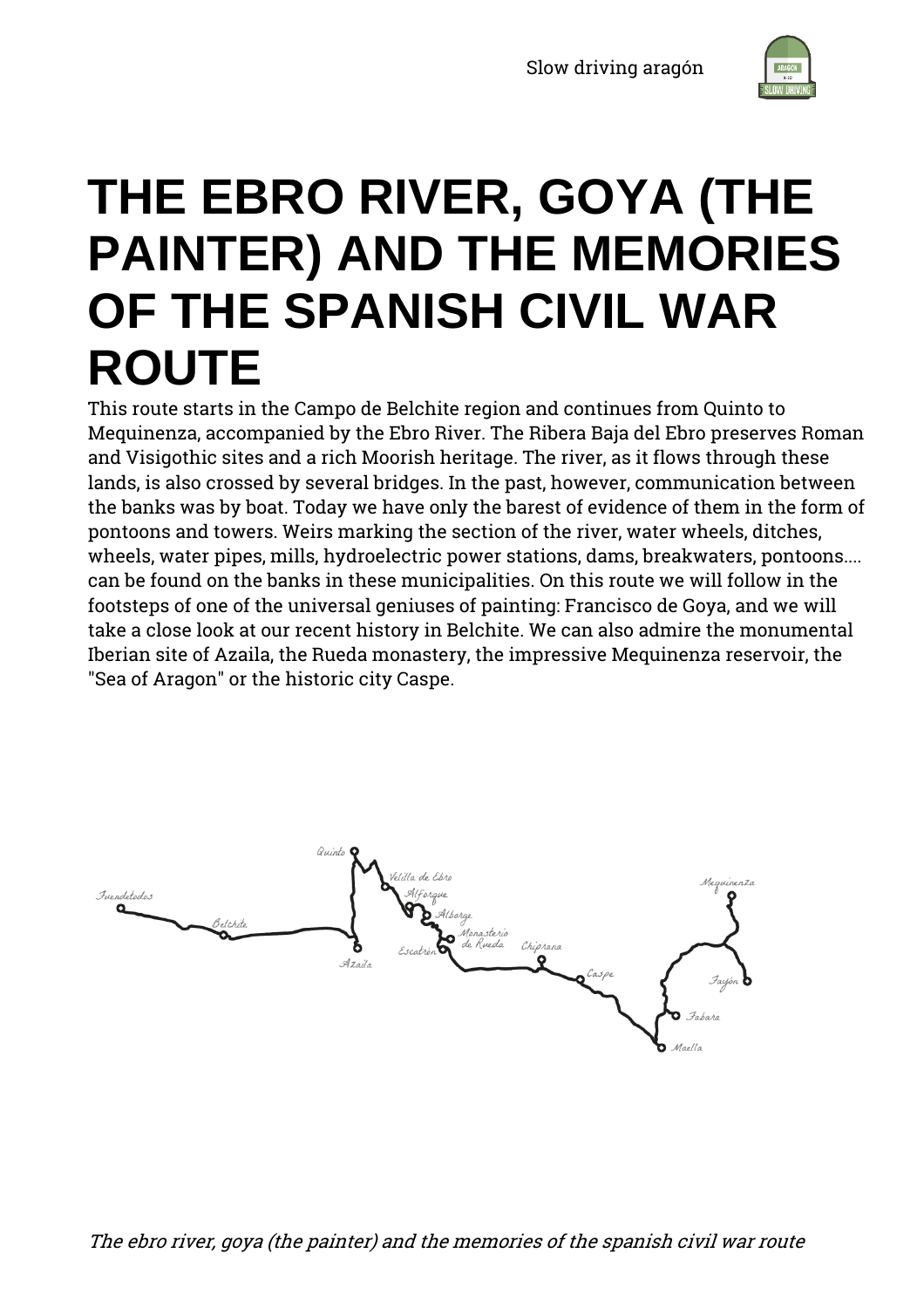

#### WE START THE ROUTE IN FUENDETODOS

#### **START**

Fuendetodos is a Spanish city in the province of Zaragoza in Aragon. The place is known because it is the birthplace of the Spanish painter Francisco de Goya y Lucientes. He was born in 1746.

# **Fuendetodos**

The village is located in the Ebro Valley, 44 km from Saragossa, at the confluence of the rivers Aguasvivas and Huerva. On 30 March 1746, Francisco de Goya, the genius of painting, was born in this city and lived here for the first six years of his childhood. Unfortunately, the Spanish Civil War destroyed Goya's two most precious testimonies in Fuendetodos: the paintings made in the reliquary of the parish church and in his birth house, which was partially destroyed and plundered in 1946 and restored years later. The building, built at the beginning of the 18th century, has all the characteristics of a farmhouse. Inside, it recreates what rural dwellings looked like at the time the artist lived, and is furnished with furniture and furnishings from the period, paintings and graphic documentation.

A few metres away, we find the Museo del Grabado, the Museum of Etchings and Engravings, which exhibits a selection of his graphic works. Guests can also visit the Zuloaga exhibition hall.

Also of interest are the "neveras", 18th century constructions in which snow was stored and turned into ice to furnish Saragossa with supplies. Fuendetodos also has a network of more than 100 kilometres of trails and the Fuendeverde Nature Centre, for discovering its natural surroundings.

#### **Restaurant, accommodation**

## **POINT 1**

From Fuendetodos, take the A-2101 from Paseo de Vista Alegre, then take the A-220 to Belchite.

Belchite

A visit to Belchite brings with it the discovery of two different villages: the old one, a memorial of one of the battles of the Spanish Civil War, now abandoned, and the new village, built in 1954 just a few metres away from the first. The olive groves surround the entire municipality and fill the surroundings with brownish-green tones. The steppe is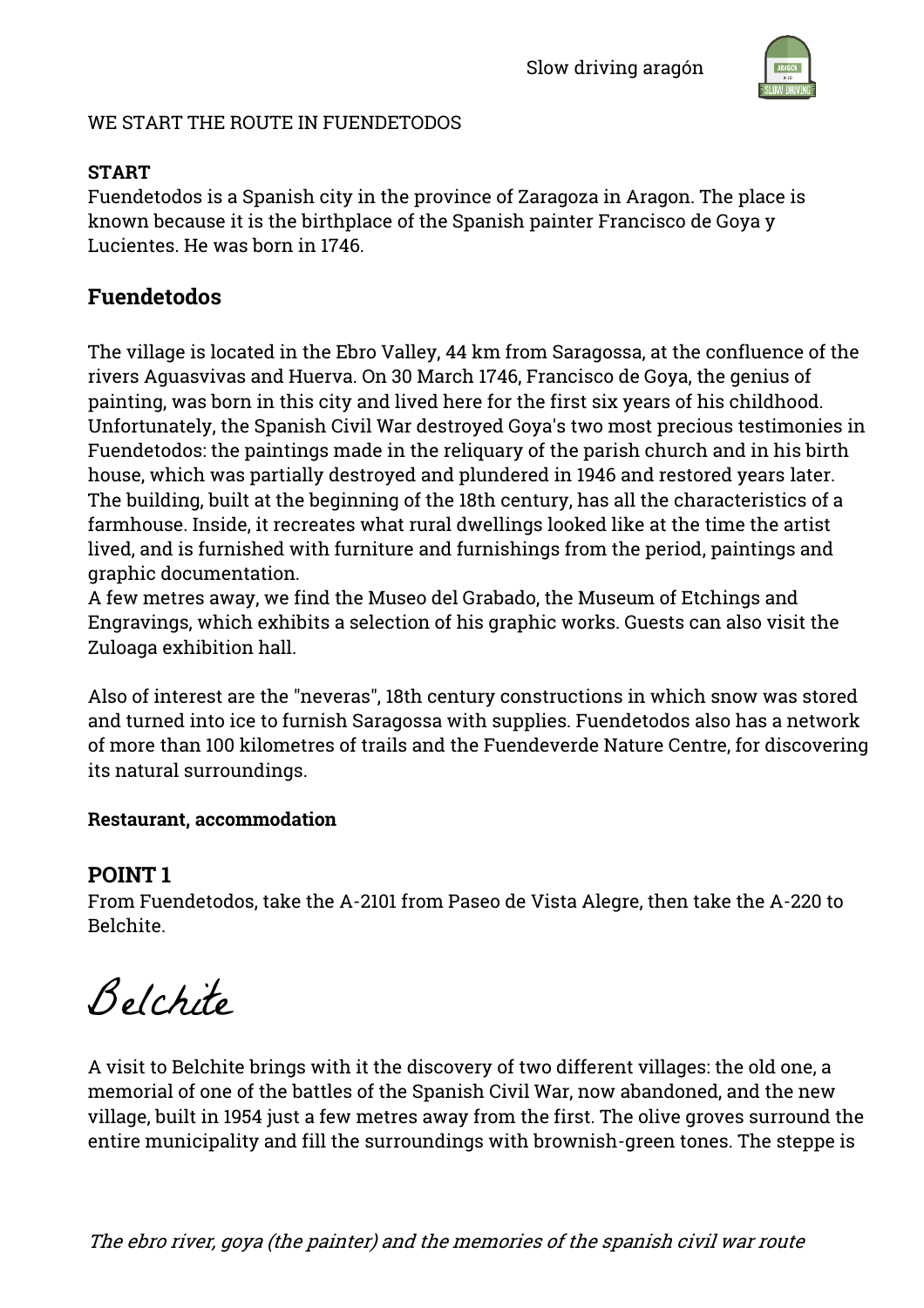

another resource of Belchite, with the La Lomaza Animal Sanctuary and the Planerón Bird Sanctuary.

Belchite was one of the most important municipalities in Aragon during modern times. Numerous palaces and mansions accompanied the most important remains of the Belchite Viejo, the Old Belchite (the San Martín, San Agustín and San Juan churches, the clock tower, the San Rafael monastery, the seminary, the hermitage of the Virgen del Pueyo or the gates that surround the city and allow access).

The most important war event for the town was the battle during the Spanish Civil War in June 1937, which marked the beginning of the end of many centuries of history. The historic city of Belchite has been depopulated, and its buildings, affected by war damage, abandonment, unfavourable weather and the passage of time, are still witnesses of an important and far-reaching past.

#### **Restaurant, petrol station, accommodation**

#### **POINT 2**

In Belchite, take the Calle de Ntra. Sra. de los Desamparados to take the A-1307 for the 24.5 km to Azaila.

Azaila

The village is located on the right bank of the Aguasviva River above a deep gorge. The village is made up of quarters with homogeneous buildings, some of them of considerable size, with a courtyard, two floors and a whitewashed façade. The church of Rosario is a 17th century Baroque work in brick and masonry.

Azaila is known above all for its monumental Iberian site. Located close to the village, Cabezo de Alcalá is one of the most important, if not the most important, Iberian sites in Aragon and is classified as an Asset of Cultural Interest. El Cabezo shows us the superposition of three cities in three different phases: a first of Central European origin (7th century to 218 B.C.), a later one corresponding to the Iberianisation and subsequent Romanisation, which extended from 218 to 72 B.C., and a last settlement on the previous remains. Its destruction dates back to the year 76-72 BC during the wars of Sertorius, although other studies date the destruction to the year 49 BC (Battle of Ilerda).

The visit to the Ibero-Roman site begins at the Interpretation Centre, which is located in the site itself and where you can get a global view not only of the site, but also of the region in which the site is embedded. In September, Azaila celebrates the Iberian celebration of the Sedeisken.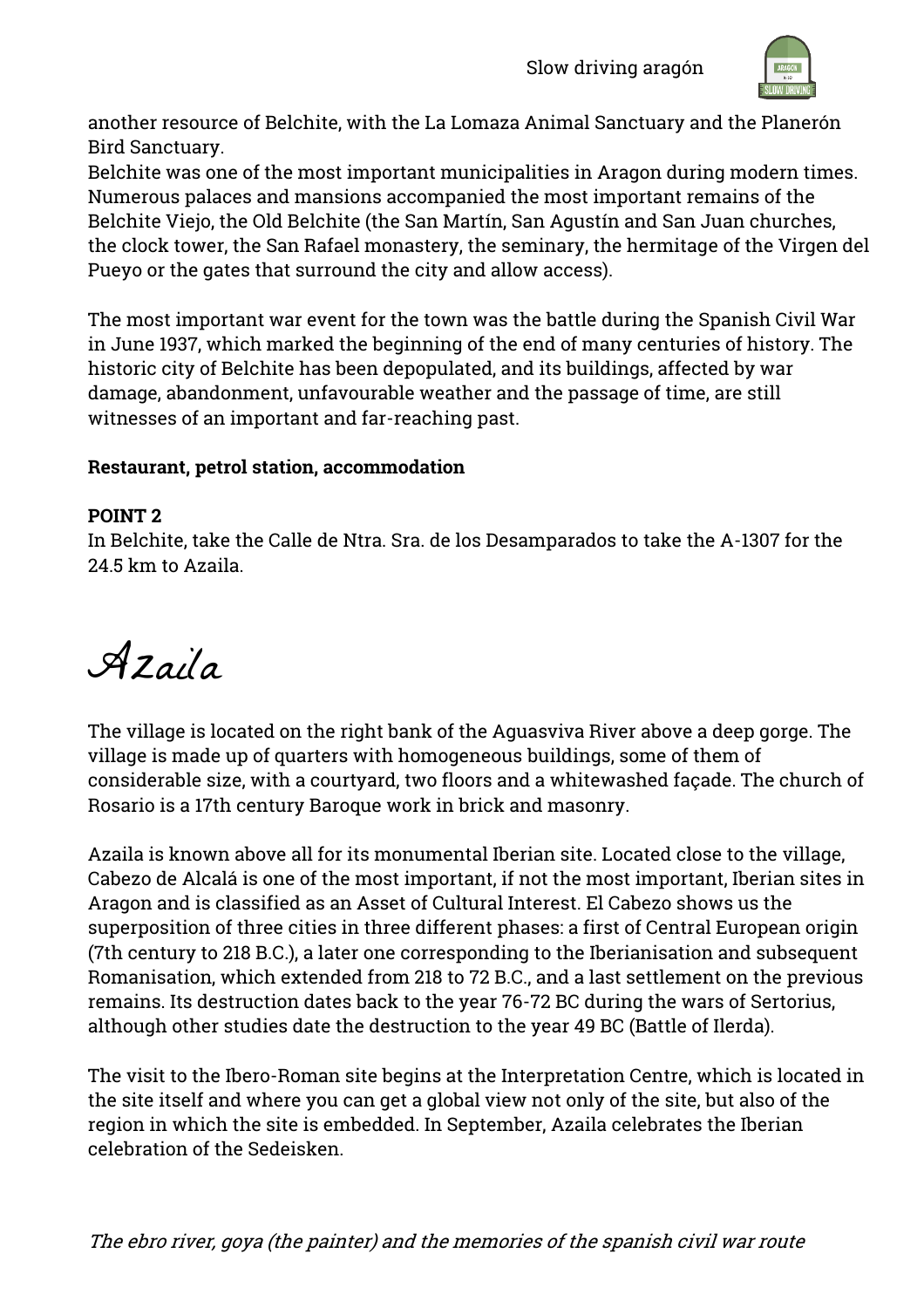

Restaurant, petrol station

# **POINT 3**

In Azaila, take the N-232 to cover the 16 km to Quinto.

Quinto

Right on the border between the lush valley and the surrounding steppe, we find the village of Quinto. Its origins and name go back to the times of the Roman occupation; the name refers to the fifth (Spanish: quinto) milestone on the Roman road that connected "Lepida Celsa" with "Caesaraugusta". In the eighth century the Moors settled on the hill Cabezo del Piquete, next to today's Iglesia de la Asunción church ("El Piquete"). This monumental building, which dominates the whole town, was built in the fifteenth century and has undergone many changes over the centuries. During the civil war, the building served as a defensive bastion and was completely destroyed. It has been added to the Mudéjar Aragonés list (and declared a UNESCO World Heritage Site in 2011). After years of renovation, it was inaugurated in 2017 by the city council for social and cultural purposes. Inside it is the Quinto Mummy Museum, the first Spanish museum of its kind. It consists of a permanent exhibition of fifteen mummified bodies from the 18th and 19th centuries, burial objects and religious rituals in the building itself.

During a walk through the village we can find three medieval portals: San Miguel, San Antón and San Roque, as well as pretty elements of folk architecture, Renaissance palaces, and numerous other details, such as coats of arms, grilles...

Accommodation, restaurant, petrol station

## **POINT 4**

Leave Quinto on the A-221, and then take the A-1105 and CP-611 to Velilla de Ebro.

Velilla de Ebro

At Velilla, the wide plain of the Ebro Valley begins to narrow gradually and is the preamble of the meanders embedded downstream.

The municipality dates back to 44 BC, when Marco Emilio Lépido founded the Roman colony "Victrix Iulia Lepida" (later called Celsa), consolidating control over the Ebro and the Via Augusta. The archaeological site "Lepida Celsa" is characterized by the interest of its urban network of paved streets, by its beautiful mosaics, like the house of the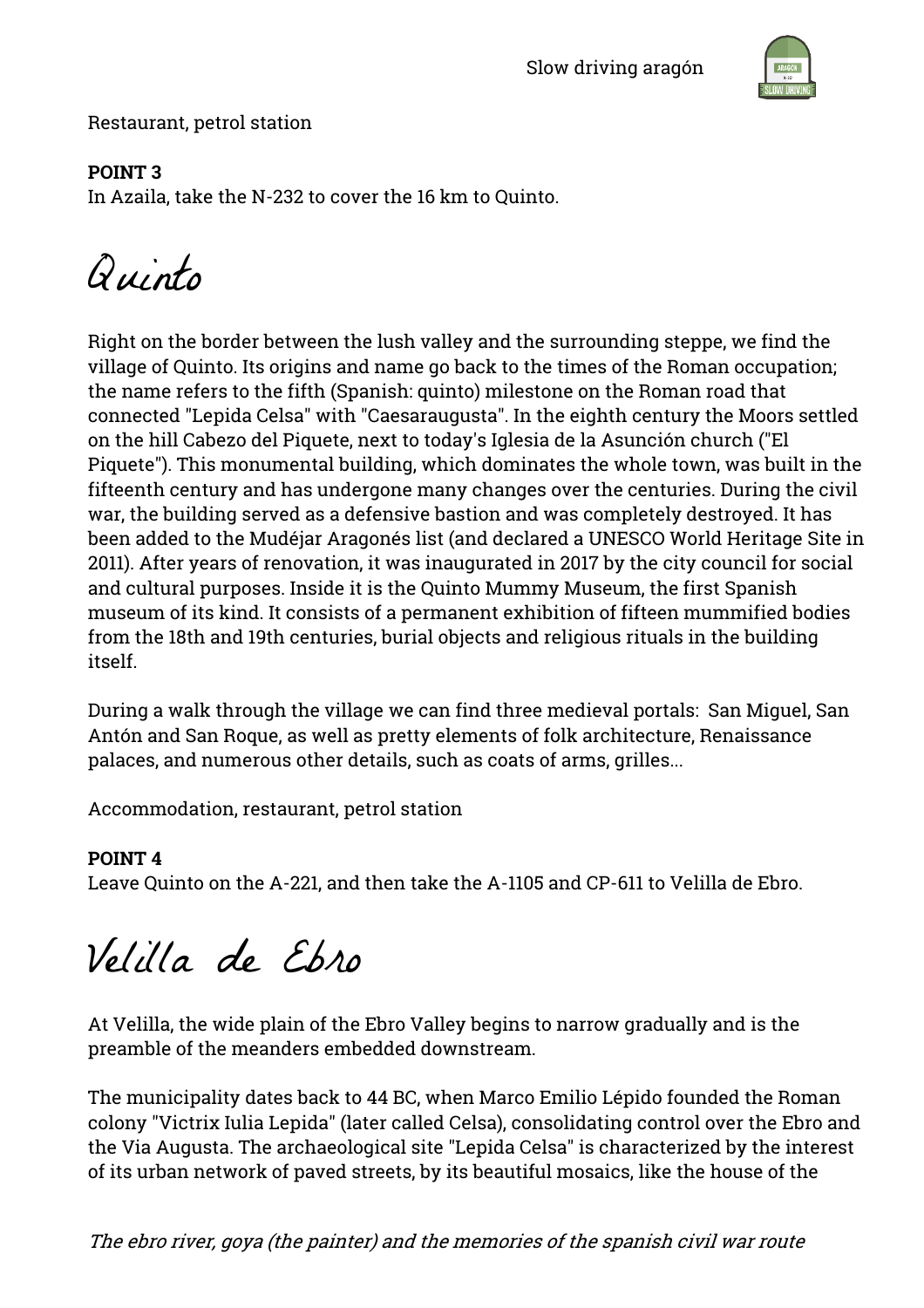

dolphins, by the block of shops.... The visit is completed by the Museum, where the most important finds of the excavations are exhibited.

Before ending our visit to the town, we can visit the flour mill and the restored bucket wheel, the Mudéjar church and the San Nicolás de Bari hermitage and lookout point, where the visitor can hear the legend of the Velilla bell: according to the legend, the bell rang by itself to announce bad news.

Velilla also preserves, among its traditions, one of Aragon's oldest dances, performed at the San Nicolás festival, with the paloteado (wooden sticks) swords or castanets to the sound of the dulzaina (traditional Spanish woodwind instrument from the oboe family).

## **POINT 5**

From Calle Abejar take the direction VP-17. Further ahead, at the roundabout, take the third exit to reach Alforque on VP-017A.

Alforque

When the Ebro River reaches Alforque, it changes its appearance and begins to squeeze itself between vertical walls. Thus the river forms an unusual landscape known as the embedded meander (a true paradise for fauna with its islands or mushrooms).

The oldest settlement in Alforque dates back to the early Iron Age (6th century B.C.) and gained importance in Roman times through the Ebro and the Roman road. The Arab occupation left a clear trace that is present in the name of the city, which will outlast the centuries. At the end of the Middle Ages, the complex irrigation system, based on a weir and water wheel and a subsequent mill, was put into operation. On its banks, there are numerous water basins known as zafaraches, used for breeding and fishing fish eels, which were abundant in the river until the middle of the 20th century.

The late Gothic San Pedro church stands out for its tower, a true watchtower overlooking the valley, and constituting an impressive vantage point, the "Mirador de la Empalizada". As a curiosity, we can stop to discover the inscriptions carved into its walls, or approach the river to visit the house of the boatman or the boat that led to the other bank in its former times.

## **Accommodation**

#### **POINT 6**

Leave Alforque on VP-017A to reach Alborge after 4.7 km.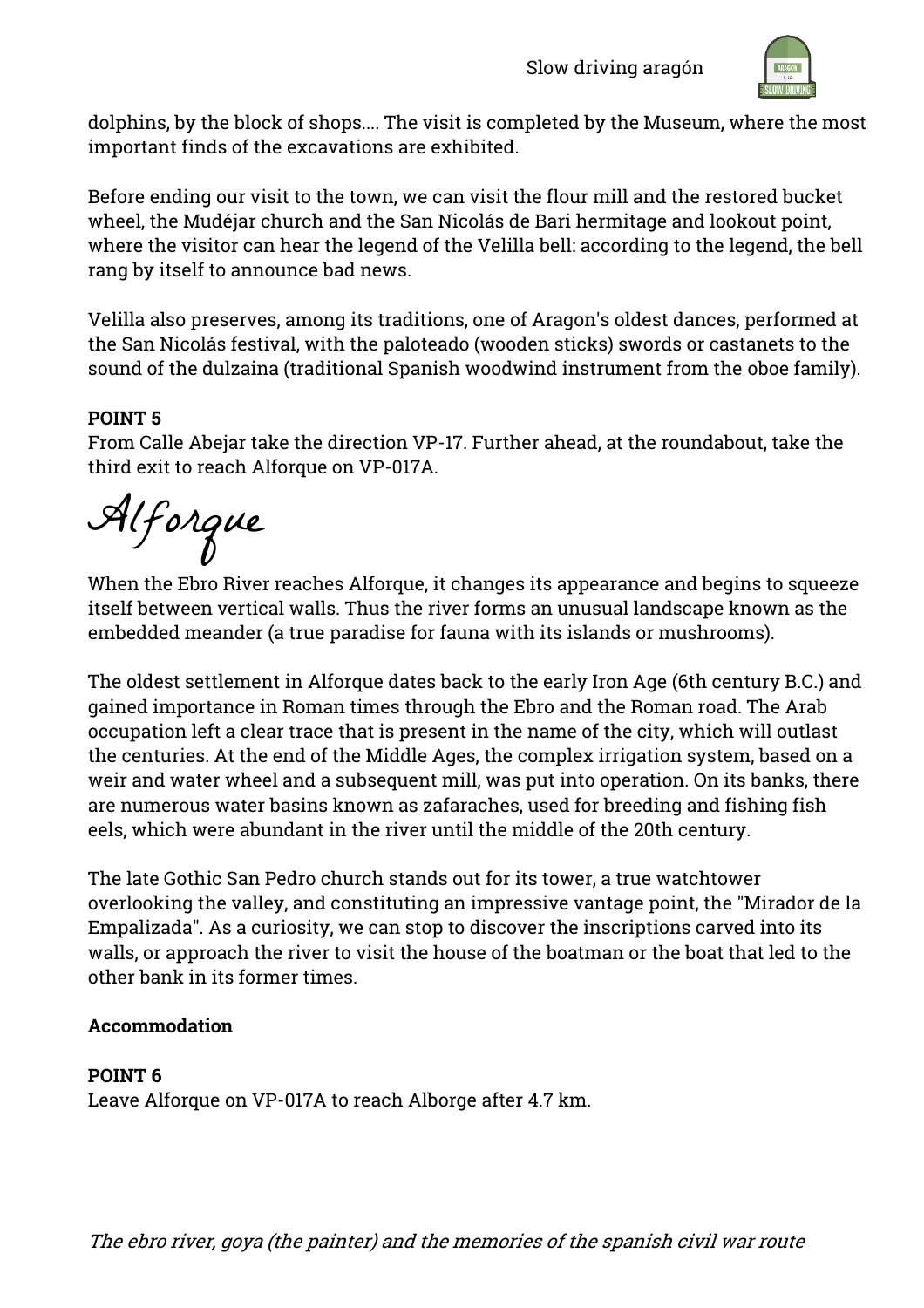

Alborge

The small village Alborge is home to a number of interesting traditional buildings that bear witness to the importance of many ancient crafts that have disappeared today: an oil mill, the water mill with a grain mill, the ice fountain... Its name indicates its Arab origin (al-burj; the tower), of which only the ruins of the castle remain. As early as the 12th century, Alphonse II handed over the city to the ecclesiastical rule of the Rueda monastery.

A visit to the late 17th century San Lorenzo church and the Town Hall, built in 1885 in Neomudéjar style, is essential. Also unique are the peirones or road crosses, which are distinguished by their beauty, such as that of San Antón, the Casa de los Recaudos (today converted into a rural tourist apartment) or their examples of folk architecture, which are spread throughout the municipality, such as doors, balconies, grilles, coats of arms... On the outskirts of Alborge there is a beautiful route along the riverbank to the old ferry to Cinco Olivas (which used to be in use). From there we can enjoy its green groves, which lead through a small bridge to a mejana (island). From the Mirador de las Tres Aguas lookout point, we have a fantastic view of the river with the weir of the mill.

#### **Accommodation**

#### **POINT 7**

From Alborge take the A-221 to reach the Monastery after 10 km.

Real Monasterio de Nuestra Señora de

Rueda (Sástago)

Built at the beginning of the 13th century by the Cistercian Order, the Monasterio de Rueda, after its recent reopening, is one of the largest Cistercian monasteries in Aragon.

Built under the protection of the Ebro River and declared a National Monument in 1924, the monastery houses an impressive group of buildings from different eras and with different functions. The monastery was built to strengthen the spirit of the Order of Saint Benedict: "Ora et Labora", and for centuries was the economic engine of the region, on which many municipalities were dependent.

The three-nave church with its octagonal tower in Mudéjar style is particularly noteworthy for its size. The Cistercian cloister, thanks to the decoration of its galleries, is the most beautiful element around which all other outbuildings are grouped. A grain

The ebro river, goya (the painter) and the memories of the spanish civil war route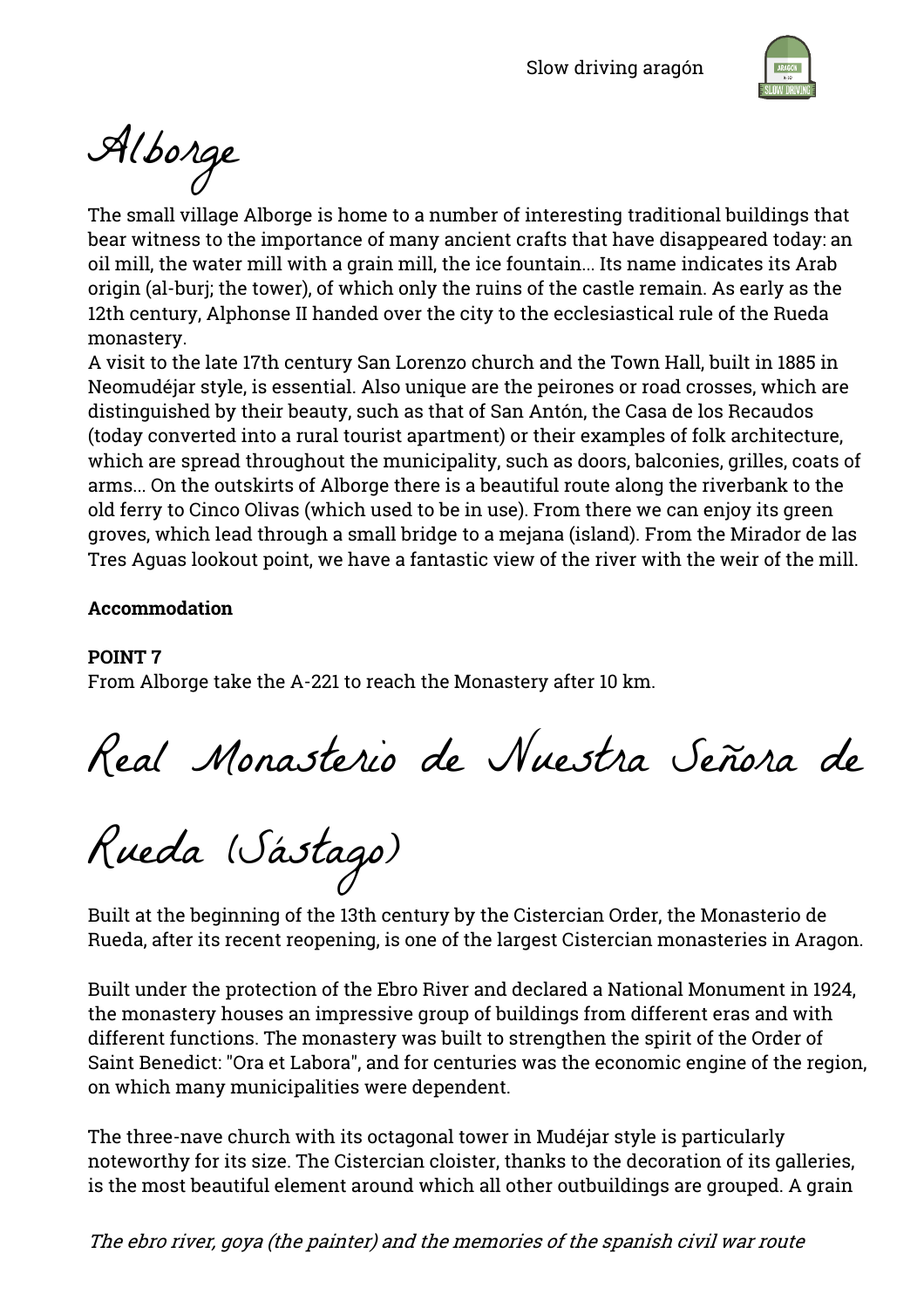Slow driving aragón



mill and other buildings, such as the old oil mill or the ice fountain, are embedded in the life of the monastery. The Mendizábal confiscation in 1836 marked the end of the sacred use of the buildings, which was used as an agricultural building until 1988. In that year the complex became the property of the General Council of Aragon.

#### **Accommodation, restaurant**

#### **POINT 8**

From the Monasterio de Rueda, go northwest on the A-221, and after only 3 km you will reach Escatrón.

Escatrón

The village is located opposite the Rueda Monastery, on the opposite side of the Ebro. The history of the place is closely linked to the river and its traditional use as a communication route, as downstream its waters become calmer until they merge with the water of the Mequinenza reservoir.

After the Iberians and Romans, it was at the time of the Moors that the landscape of Escatrón was transformed into a fertile garden with the development of ditches and weirs. From the foundation of the Rueda Monastery until the confiscation by Mendizábal in 1836, the population became part of his ecclesiastical rule.

In the town, one can visit the monumental baroque La Asunción de Nuestra Señora church, which houses the altarpiece of the main altar of the Rueda Monastery, made in alabaster by Master Esteban in the seventeenth century.

Other buildings worth seeing are the Santa Águeda Hermitage and the San Javier Monastery. Walking through the town, we will discover beautiful examples of civil architecture, such as Casa de los Abades, the prison, the Renaissance Palace and the Santa Águeda Arch. Outside the town, towards Chiprana, over the Martín River, we find the ancient Roman bridge and a little further ahead, the 19th century Mocatero Fort.

## **Accommodation, restaurant, petrol station, parking for mobile homes**

**POINT 9** Leave Escatrón on the A-221 to cover the 20 km to Chiprana.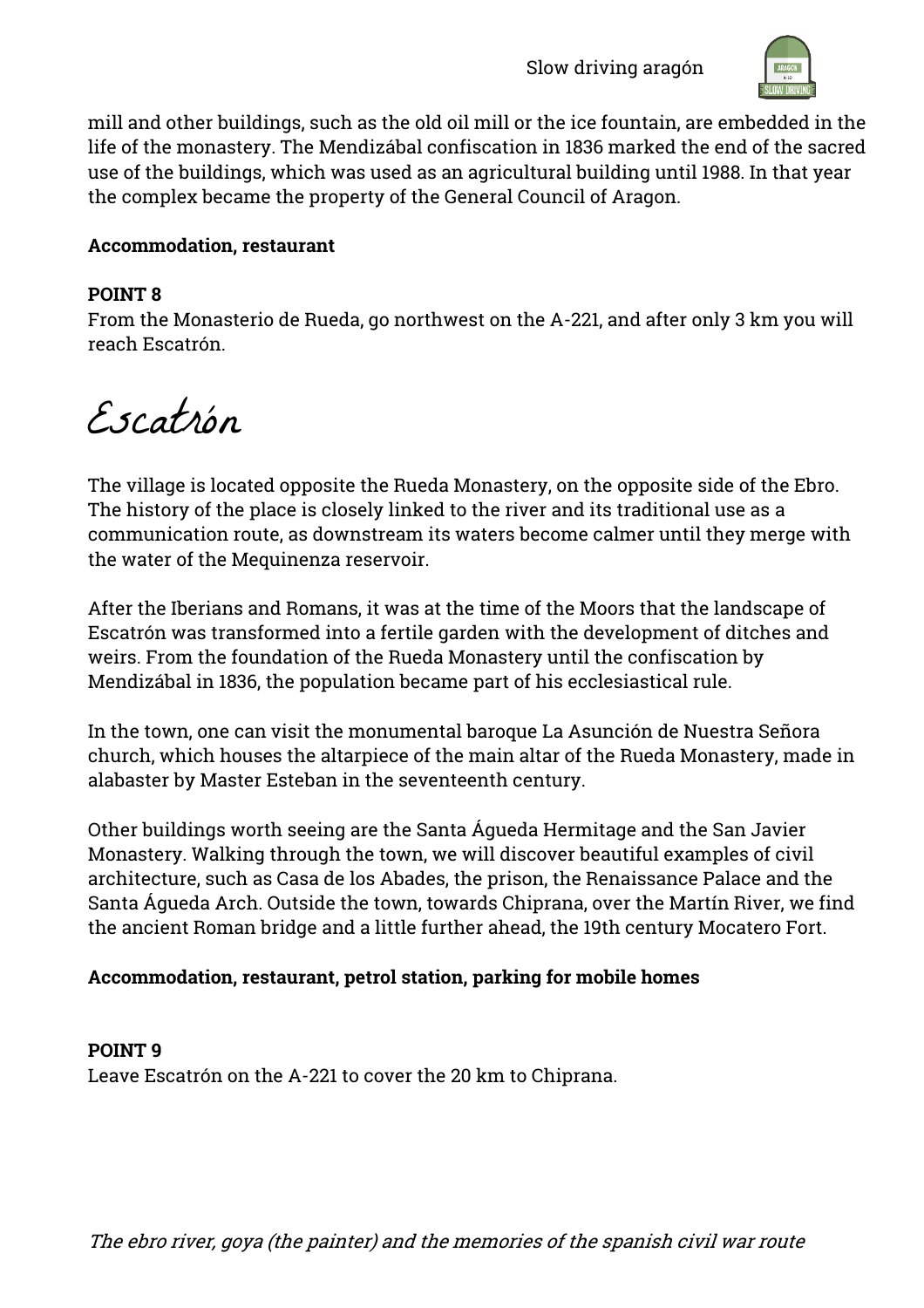

Chiprana

Chiprana is situated on a slope at the foot of which the "Mar de Aragón" (the Sea of Aragon) spreads out. This is why it is also known as the "Bride of the Ebro River".

In the centre of the village we find well-preserved corners with murals and sculptures that constitute a true Open-Air Museum. Its parish church, dedicated to St. John the Baptist, is Gothic with a monumental Baroque façade. The interior holds some surprises for us: the wood-panelled ceiling, the Mudéjar painting from the 16th century and a group of coats of arms from the 14th century. We can also admire the remains of a Roman mausoleum that was transformed into the Consolación Hermitage. About 10 km from the town centre is the Saladas de Chiprana Lagoon Complex, a Nature Reserve that is unique thanks to the unique ecosystems in these saline endorheic waters (lakes without drainage). Nearby is the San Marcos park, a resting place for visitors to the Lagoon Complex, where the Saladas de Chiprana Interpretation Centre is located.

Chiprana is also an ideal place for fishing, especially catfish and carp.

#### **Accommodation, cafeteria offering lunch and dinner.**

#### **POINT 10**

Take in Chiprana de Avenida Juan Carlos I direction A-221. After 9 km you reach Caspe.

Caspe

Caspe, on the shores of the Mequinenza reservoir (the "Sea of Aragon") combines the tourist attractions of sport fishing and nautical activities with an important cultural heritage rooted in prehistory and history.

In the old town centre, the names of the streets and quarters tell of aljamas and juderías (the quarters of the Moors and Jews) and the friars of the Order of St. John. The most important monument is the group of the Colegiata de Santa María la Mayor del Pilar (14th century) and the remains of Bailio Castle, which had been recently restored. Inside the Colegiata there are two important relics: the Vera Cruz (True Cross) and the Cáliz del Compromiso (Holy Cups of Peace).

Every year, the historical event bearing its name is remembered: The Compromise of Caspe (1412), which ended the war between the kingdoms of Aragon and Valencia and the Principality of Catalonia. It is a popular medieval festival that takes place at the end of June.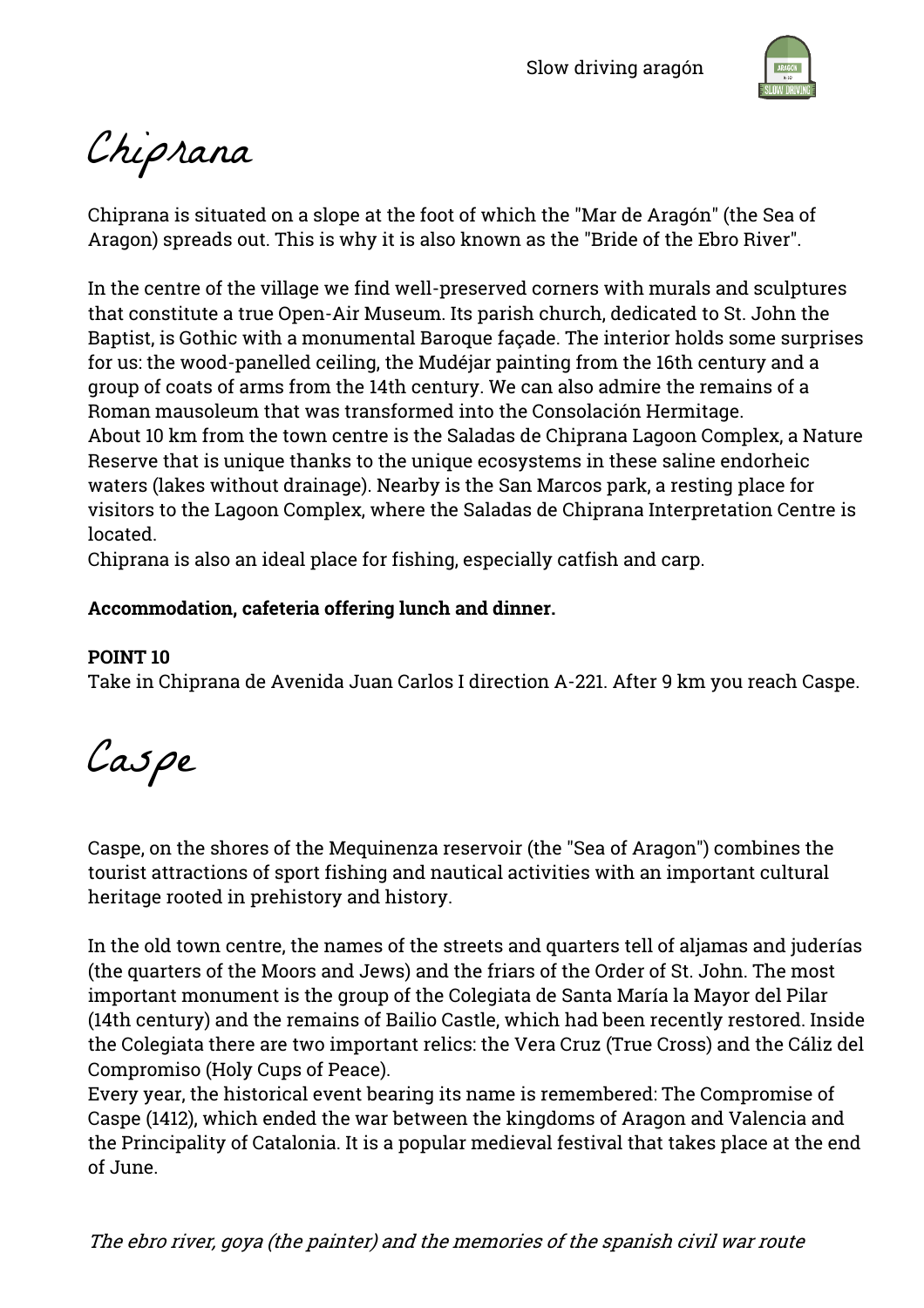

We must also highlight the important archaeological heritage of the municipality. The most outstanding are the sites included in the Route of the Iberians - the Tallada and Loma de los Brunos - and the rock paintings of Plano del Pulido.

Caspe also has a wide range of museums, important civil architecture and a grandiose wreath of hermitages.

**Accommodation, petrol station, restaurant, camping site**

#### **Don't miss the "Route of the Sea of Aragón - Caspe"**

In Caspe, the "Route of the Sea of Aragón" is also known as the highway of Mequinenza; this highway has connected these two cities of the "Tierra Baja de Aragón" since ancient times. This road is also called "carretera de la costa" ("coastal road") because, from Caspe, it runs a long way parallel to the "Mar de Aragón" until it reaches Mequinenza and crosses the Ebro river over the bridge that leads us to the city of the miners. We leave Caspe on the old road that crosses the now dry course of the Guadalope River. Once you have crossed the Madrid-Barcelona railway line, take the N-211 road. Once you have crossed the first climb (Km 273.000 to 274.00), you will see the remains of the strategic Acropolis of San Juanista, which housed the Castle, the Convent and the Colegiata Santa María la Mayor. The place is worth a stop to take some photos. From here we can see the old town of Caspe as it lies on a slope above the Guadalope River. In the direction of Mequinenza, on the left, we start to see the "Sea of Aragón", a large reservoir of more than 100 metres in length in the old course of the Ebro river, from the Rueda monastery in Escatrón to the dam in Mequinenza, where the imposing hydroelectric power plant is to be found. At km 276,600 of the N-211 road, the traveller crosses the Greenwich Meridian and changes "from one part of the world to the other", from west to east. The view is very pretty, and a good opportunity to take a few pictures on one side and the other of the Greenwich meridian. The third obligatory stop is the new mouth of the Guadalope River, a few meters after the Greenwich Meridian (Km 277.000). The road runs up and down a long distance on an old Camino de Cabaña Real, an old path of transhumance or wandering pasture, which is now practically unused. The fourth stop is the Val de Pilas (Km 285,300). This large Val, as the small valleys between the hills (cabezos) are called in Aragón, begins in a small circle surrounded by mountains. Here there is a former railway station; the valley ends in an area called "La Herradura" (The horseshoe), where we discover the two Mediana and Chica islands. At sunset the photographs are unique. From a hill we see again the reservoir and the most emblematic island, La Magdalena, where we see a hermitage and a monastery that gives its name to the island. When the water level of the reservoir is high, it is a very photogenic angle, and we recommend a stop next to the reservoir (Km. 290.000). Behind Valcomuna the road climbs up to a plain called "Las Planetas", from where we have a wonderful view over the reservoir, the island, the Magdalena hermitage, the huge meander that forms the island, and the Sierra de Valdurrios mountains on the other side of the river. The view and the photographs are magnificent (Km. 291.500 – 292.000). At the end of the mountain and before we go down to the river,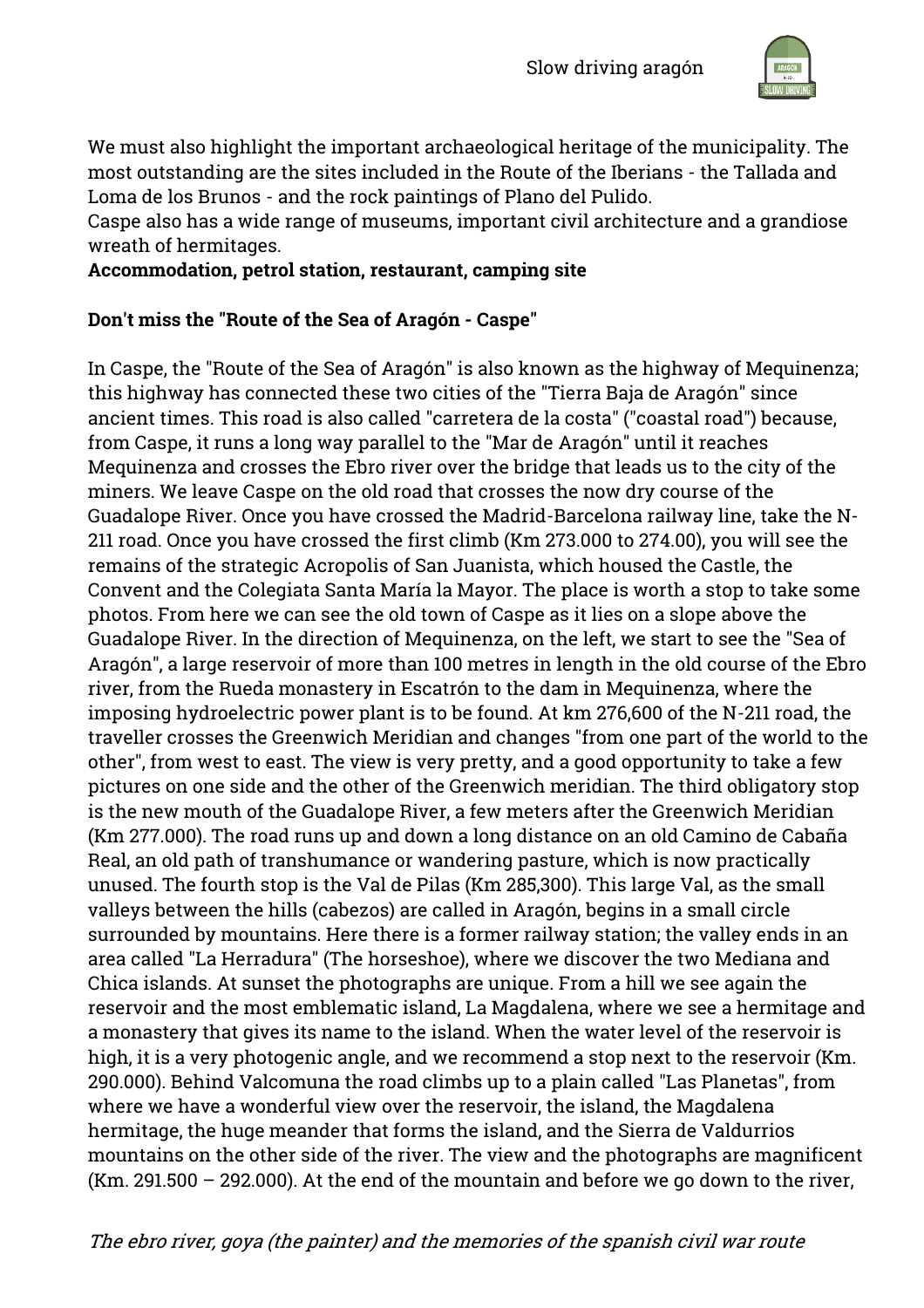Slow driving aragón



we can make the last photo stop (Km. 308.900). From the height of the last hill we can see the first part of the "Sea of Aragón", wedged between two mountains. As we descend towards the river, we see on the left the imposing dam of Mequinenza with its six weirs. At the foot of the dam we can see the hydroelectric power station, which is the main reason why the dam was built. We follow the river Ebro and cross it via a bridge over the tamed water of another reservoir, Ribarroja. Once the bridge is crossed, the traveller can admire the confluence of the Ebro and Segre rivers in the village of Mequinenza itself, which flow into a single reservoir; it is worth stopping and taking a few photos. Looking back at the castle, we see the ruins of the old village of Mequinenza on its southern slope.

#### **POINT 11**

Leave Caspe on the A-221 to cover the 21 km to Maella

Maella

The origin of the name Maella goes back to the expression "Mà d'ella": "her hand", in reference to an astonishing legend of its medieval past.

In a landscape animated by olive trees, the slender clock tower of the Town Hall and the medieval castle of Pérez de Almazán give the profile of Maella its unique appearance. Solid and imposing walls and one of the best Gothic façades in Aragon have been preserved from the castle. Its cellars have recently been restored.

In its stone farmhouse, we find the house where Pablo Gargallo was born, a museum with several works by the sculptor.

The San Esteban parish church, whose origins date back to the late Romanesque period, boasts several overlapping styles from the various phases of its construction. Inside there is a small diocesan museum.

Other interesting monuments are the church of Santa María in Gothic style, the hermitage of Santa Bárbara (on Mount Calvario) and the ruins of the monastery of La Trapa, next to the road to Fabara, whose chronology dates from the 13th century and is built in Cistercian style.

#### **Restaurant, petrol station**

#### **POINT 12**

Leave Maella on the Avenida Caspe A-221 to take the turnoff to the A-1411 until Fabara.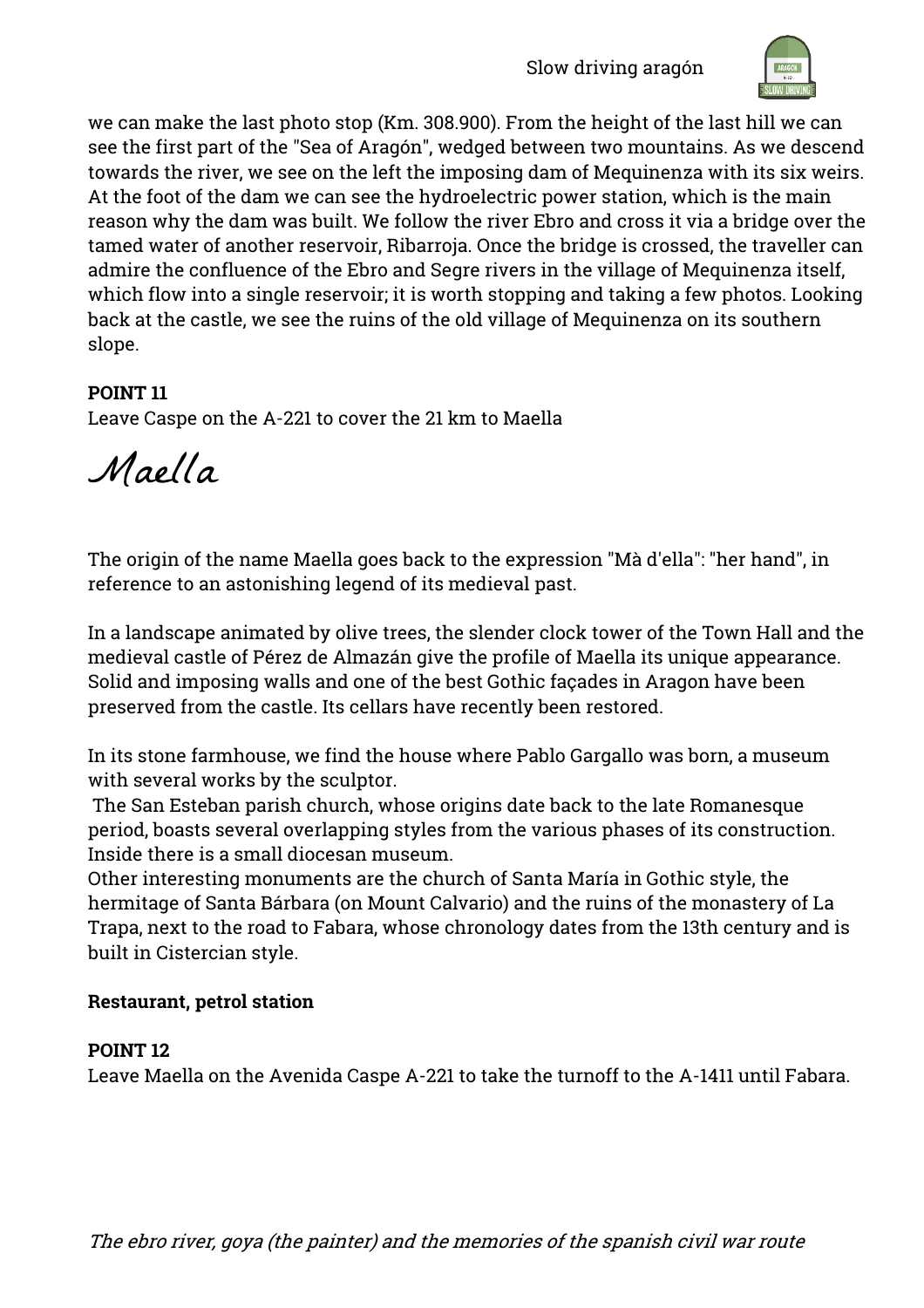

Fabara

Fabara, in whose name we find Arabic roots, is located between two rivers: the Algar and the Matarraña. The settlement dates back to ancient times, as shown by the archaeological sites, including the Roquissal del Rullo, considered the most important of the Iron Age in Aragon. It is worth getting lost in its streets, where you will find fascinating corners.

Among the historical remains is the famous Roman Mausoleum (the best preserved in Spain) from the 2nd century AD, also known as "La Casa de los Moros" (The House of the Moors). It was declared a National Monument in 1931.

The parish church, fortified and dedicated to Saint John the Baptist, is a solid example of the Mediterranean Gothic style. Nearby is the medieval palace tower, restored as a Town Hall, which houses the Museum of Painting of Virgilio Albiac (the illustrious son of the city) and the Museum of Crafts of José Vals, also from Fabara.

As singular element in Fabara, mention should be made of its Ecological Treatment Plants, and the Observatory of Necrophagous Birds, which is located some 8 km from the urban area.

**Restaurant**

#### **POINT 13**

We leave Fabara on the Carretera del Puente A-2411 and continue on the A-1411 for 32 km to Fayón.

Fayón

The new village of Fayón was built in the 1960s to house the inhabitants of old Fayón, who were forced to leave their homes when the old village on the banks of the Ebro River was flooded by the construction of the Ribarroja reservoir.

From the lookout point next to the the Virgen del Pilar hermitage, there is an impressive view of the mouth of the Matarraña River in the Ebro and the cliffs and slopes that surround the basin. From here you can also see two silent witnesses of the old town: the remains of the medieval castle and the church tower that rises from the water.

In the surroundings of the village there are numerous emblematic and picturesque places to visit: the Peña de Bugarrech, remains, vestiges and ditches of the civil war, the hermitage of San Jorge.... all this among green pine groves and mountainous hills. The city also has an exceptional Museum of the Battle of the Ebro River, which took place in 1938.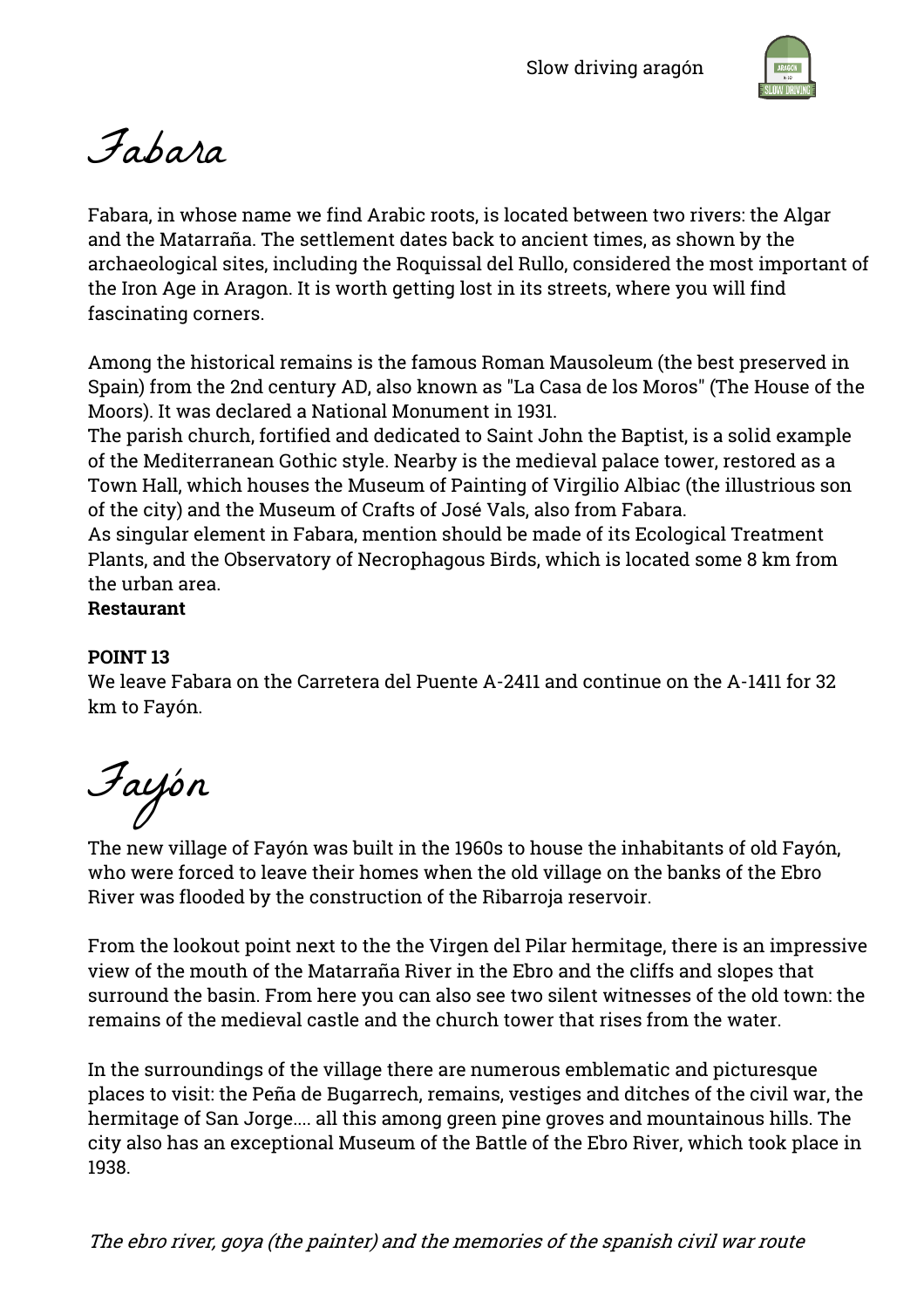

Fayón is a true "fishermen's paradise" and offers the ideal setting for water sports.

#### **Restaurant, accommodation, petrol station, campsite**

#### **END OF THE ROUTE**

Take from Fayón de CV-103 to reach further ahead on the A-1411 after 20 km Mequinenza.

Mequinenza

Mequinenza is located at the confluence of the Ebro, Segre and Cinca Rivers. The city is located between two large reservoirs: the Mequinenza Reservoir (known as the Sea of Aragón) and the Ribarroja Reservoir, which constitute a true paradise for lovers of fishing and water sports. Mequinenza also has a regatta course for rowers, which is considered one of the best in Spain.

The unique nature reserve known as "Aiguabarreig" has a great ornithological wealth (declared a Special Bird Protection Area) and is located about 2 km from the city centre. The reserve stretches upstream to the confluence of the Segre and Cinca Rivers.

The castle rises majestically on the mountaintop, a perfect watchtower to observe how the Segre joins the Ebro. The castle is one of the most remarkable and grandiose Gothic buildings in Aragon. It is currently the seat of the Endesa Foundation and can be visited on request. The old town was flooded by the Ebro river with the construction of the Mequinenza dam. The new town, situated at the foot of the imposing fortress, hosts two interesting museums: the Museum of History and Prehistory and the Museum of the Mines, which reveals the secrets of a coal mine and the hard life of the miners.

#### **Accommodation, restaurant, campsite**

Do not miss - The route of the "Sea of Aragón-Mequinenza"

In Mequinenza, the "Sea of Aragon" is also known as the highway of Caspe, because this highway has connected these two places of the Tierras Bajas de Aragón since time immemorial. The road is also known as a "coastal road", because it runs long distances parallel to the "Sea of Aragon". If you leave Mequinenza in the direction of Caspe, you will see the ruins of the old Mequinenza on the hillside on the right. On the left, just before crossing the bridge, the traveller can see how the Segre flows into the Ebro. The estuary has been flooded by the Ribarroja reservoir since the 60s. The place is worth a stop and a few photos. We continue and cross the Ebro over a bridge over the dammed waters of the Ribarroja reservoir. Once the bridge has been crossed, we can see the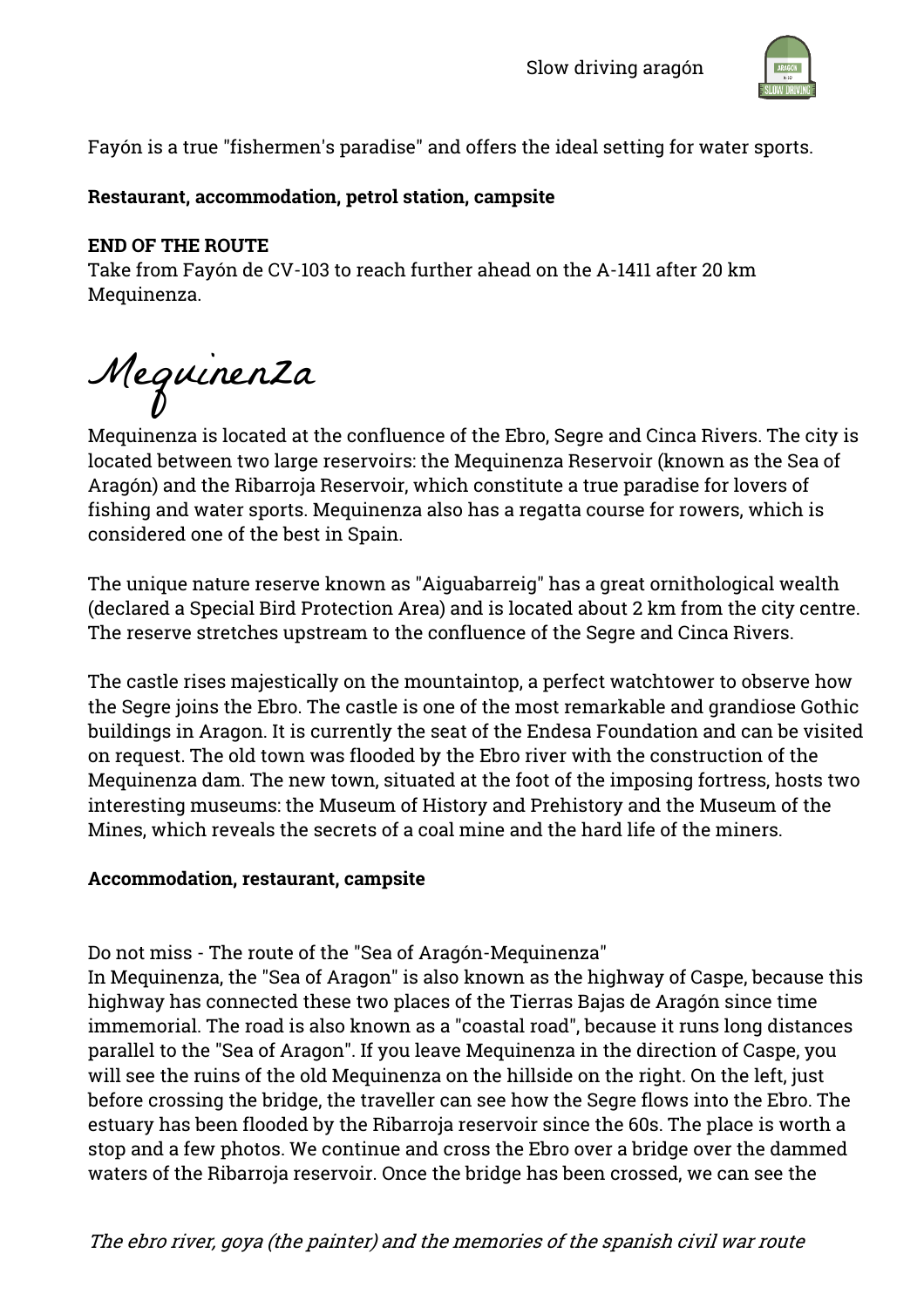

impressive Mequinenza dam with its six weirs on the right. At the foot of the dam, we can admire the hydroelectric power station for which the dam was built. We drive up the road and a few meters later we leave the Ribarroja reservoir behind us and see the second reservoir, that of Mequinenza or "Sea of Aragón". The traveller should make no mistake: the waters he now sees are those of the Mequinenza reservoir and are almost 70 metres above those of the reservoir we have just crossed over the bridge. Towards Caspe, we see on the right the "Sea of Aragon", a large 100 km long reservoir in the old course of the Ebro river, from the Monasterio de Rueda monastery in Escatrón to the Mequinenza dam that we have just seen. From the hill we can see the first part of the "Sea of Aragón", wedged between two mountains. It is a good chance to make a stop and take some photos (Km. 308.900). For a while we will no longer see the "Sea of Aragón", because it is wedged between the mountains of the Serreta Negra on the left – an area of high ecological value that amazes one with its vegetation and fauna - and on the right between the mountains of the Sierra de los Rincones, while the road turns to the west and crosses this last mountain range. Although we cannot see the "Sea of Aragon" now, we can see its effects. Along the road we shall see large orchards, which are irrigated by droplets from the reservoir. Today, the main activity of the region is intensive fruitgrowing, and the traveller can see many hectares of fruit trees that, depending on the season in which he or she travels (February-March), show a white-pink sea of flowers. 16 kilometres ahead, from the height of a plain called "Las Planetas", along which the road runs, we will see the reservoir and its most emblematic island, Magdalena Island, where the monastery of the hermitage that gave its name to the island can be seen. From here you can enjoy wonderful views of the reservoir, the island, the monastery, the huge meander that forms the island, and the Sierra de Valdurrios mountains on the other side of the river. The view and the pictures are beautiful and worth a stop (Km. 292.000 – 291.500). After leaving Las Planetas, the road descends to the reservoir and crosses it through a narrow valley called Valcomuna (because it serves as a dividing line between the municipalities of Caspe and Mequinenza). When the waters of the reservoir are high, this small valley is a very photogenic site, and we recommend a stop next to the reservoir (Km. 290.000). The road now climbs up again and in the rear view mirror we see the Magdalena hermitage. Maybe a new stop at the edge of the road will make a "see you soon" possible. Our next stop is in Val de Pilas (Km 285.300). This big Val, this being the name given here to the small valleys between two cabezos (hills), begins with a small circle surrounded by mountains. Here is former small station of the train. The valley ends at a point called "La Herradura" (horseshoe) from where you can see the Mediana and Chica Islands. The sunset pictures here are unique. The road runs along a long stretch of an old Camino de Cabaña Real, an ancient path of transhumance or migratory pasture, which is now practically unused, and rises and falls between "vales and cabezos" (valleys and hills). There is another essential stop at the new mouth of the Guadalope, at Km. 277.000. Here there are three tunnels drilled into a hill that divert the river to prevent it from being flooded in its last section, built together with a part of the city of Caspe, its orchards and the railway station as the Mequinenza reservoir. A gigantic work of engineering! The inhabitants of Caspe call the place "the diversion" or "the three tunnels", for obvious reasons. The sight is worth a few photos. A